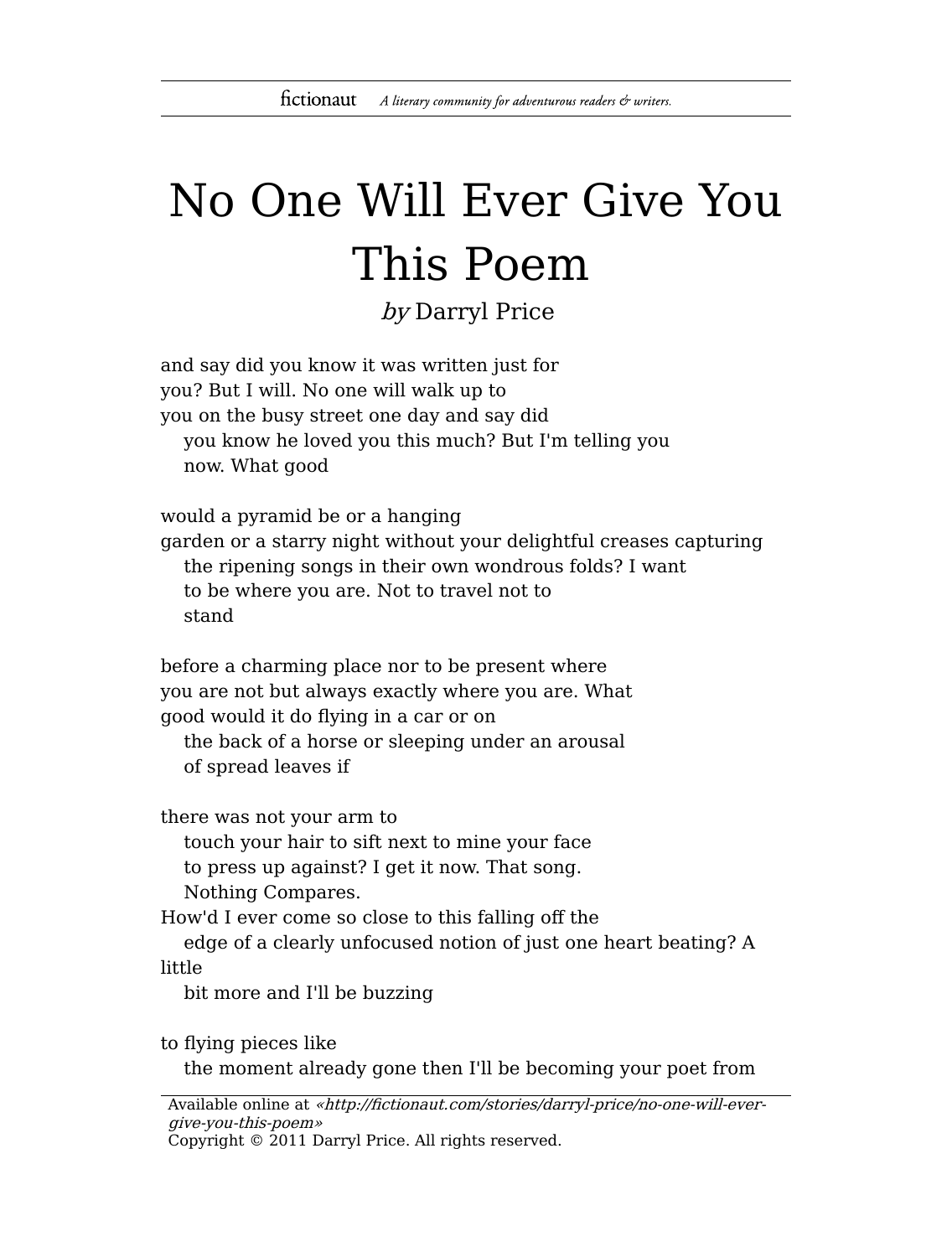a completely different angle and you'll still be living in the same world as my love. Somebody please find her and give her her poem. Do this for me. She is the only true reason I still want to believe

in this dream of a world. Anyone can view our story for its sorry truth. I was once with her and without her. There was no other way I could function. I know she deserves only best love. Crack open this heart then and

eat what's left together. But that's for later. Right now I just want you to know that these feelings still exist in our time. May I never utter a false word again but always keep her name where I am going.

original version

No One Will Ever Give You This Poem

and say did you know it was written for you? But I will. No one will walk up to you on the street some day and say he loved you so. But I'm telling you now. What good

would a pyramid be or a hanging garden or a starry night without your delightful creases capturing the songs in their own wondrous folds? I want to be where you are. Not to travel not to stand

before a charming place nor to be present where you are not but always where you are. What good would it do flying in a car or on the back of a horse or sleeping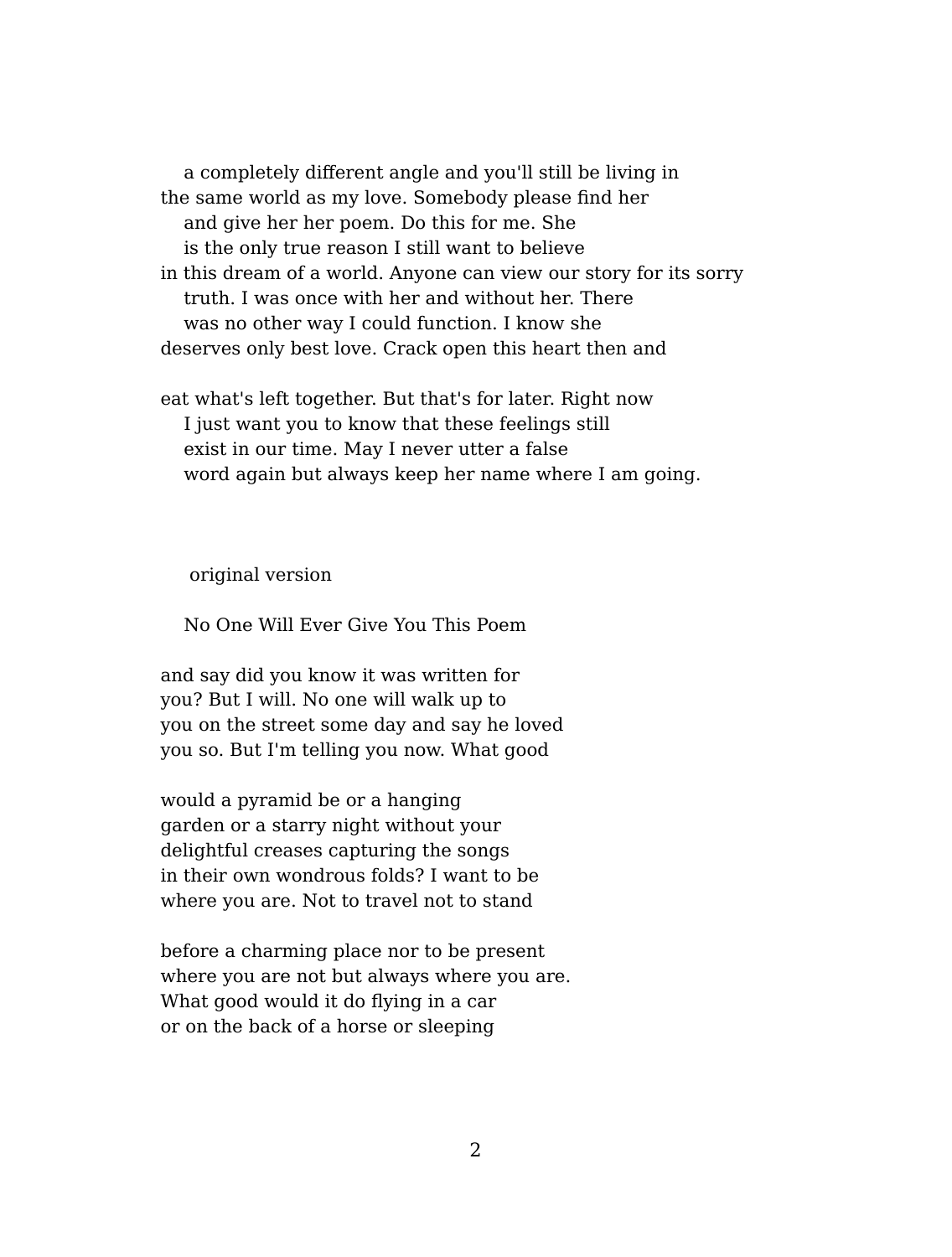under an arousal of spread leaves if

there was not your arm to touch your hair to sift next to me your face to press against? I get it now. That song. Nothing Compares. How'd I come up to this edge of notions? A little bit more and I'll be buzzing

to pieces like a moment then I'll be becoming from a completely different angle and you'll be living still in the same world as my love. Somebody please find her and give her her poem. Do this

for me. She is the only reason I believe in this world. Anyone can view this story. I was once with her without her. There was no other way. I know she deserves real truth. Crack open this heart then

eat what's left together. But that's for later. Right now I just want you to know that these feelings exist in our time. May I never utter a false dream again but always keep your name where I am going.

(an original draft of many) and say did you know it was written just for you? But I will. No one will walk up to you on the busy street one day and say did you know he loved you so. But I'm telling you now.What good

would a pyramid be or a hanging garden or a starry night without your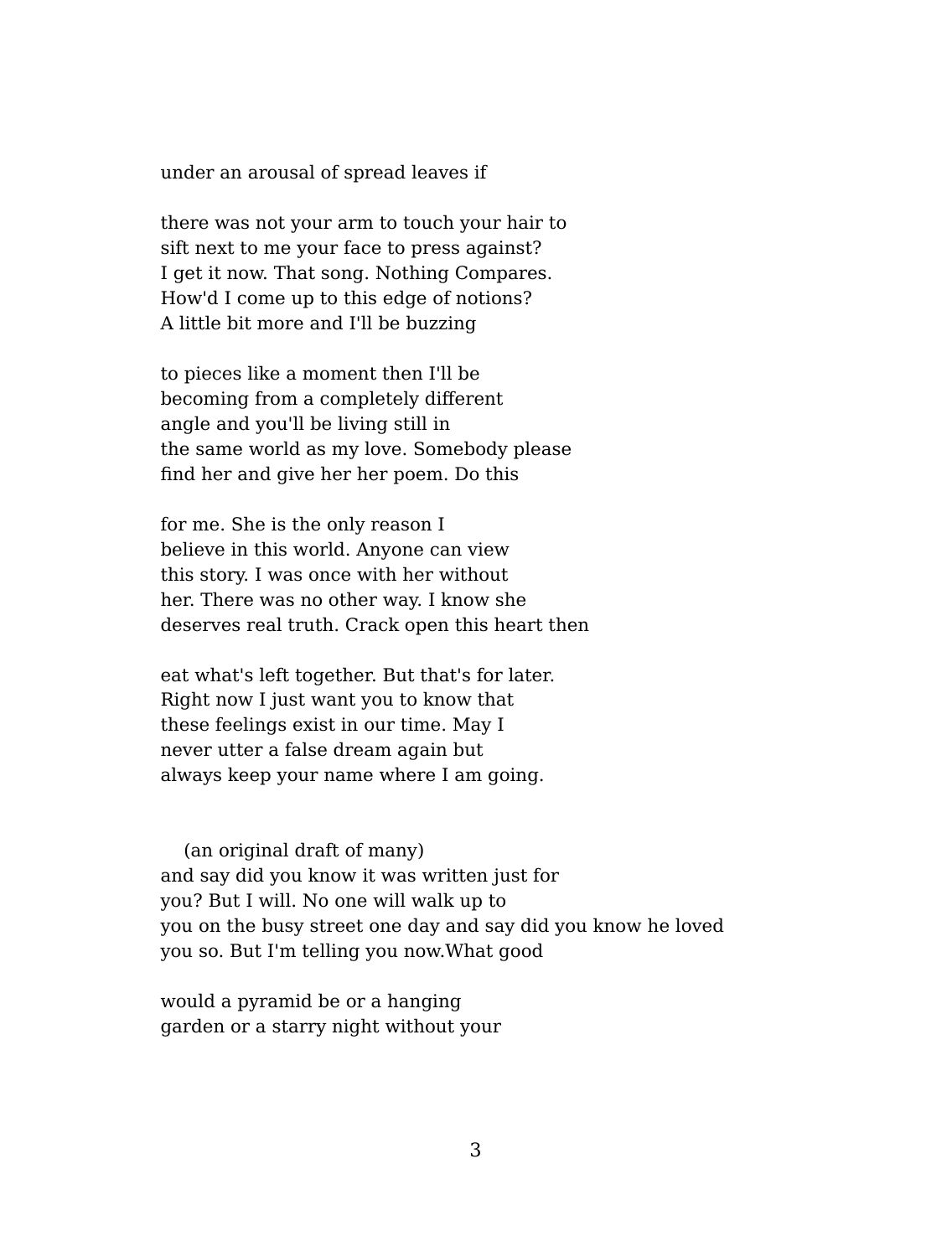delightful creases capturing the ripening songs in their own wondrous folds? I want to be where you are. Not to travel not to stand

before a charming place nor to be present where you are not but always exactly where you are. What good would it do flying in a car or on the back of a horse or sleeping under an arousal of spread leaves if

there was not your arm to touch your hair to sift next to mine your face to press up against? I get it now. That song. Nothing Compares. How'd I ever come so close to this edge of a clearly unfocused notion of one? A little bit more and I'll be buzzing

to flying pieces like a moment gone then I'll be becoming your poet from a completely different angle and you'll still be living in the same world as my love. Somebody please find her and give her her poem. Do this

for me.She is the only true reason I still want to believe in the world. Anyone can view this story for its truth. I was once with her and without her. There was no other way I could function. I know she deserves only best love. Crack open this heart then and

eat what's left together. But that's for later. Right now I just want you to know that these feelings still exist in our time. May I never utter a false dream again but always keep her name where I am going.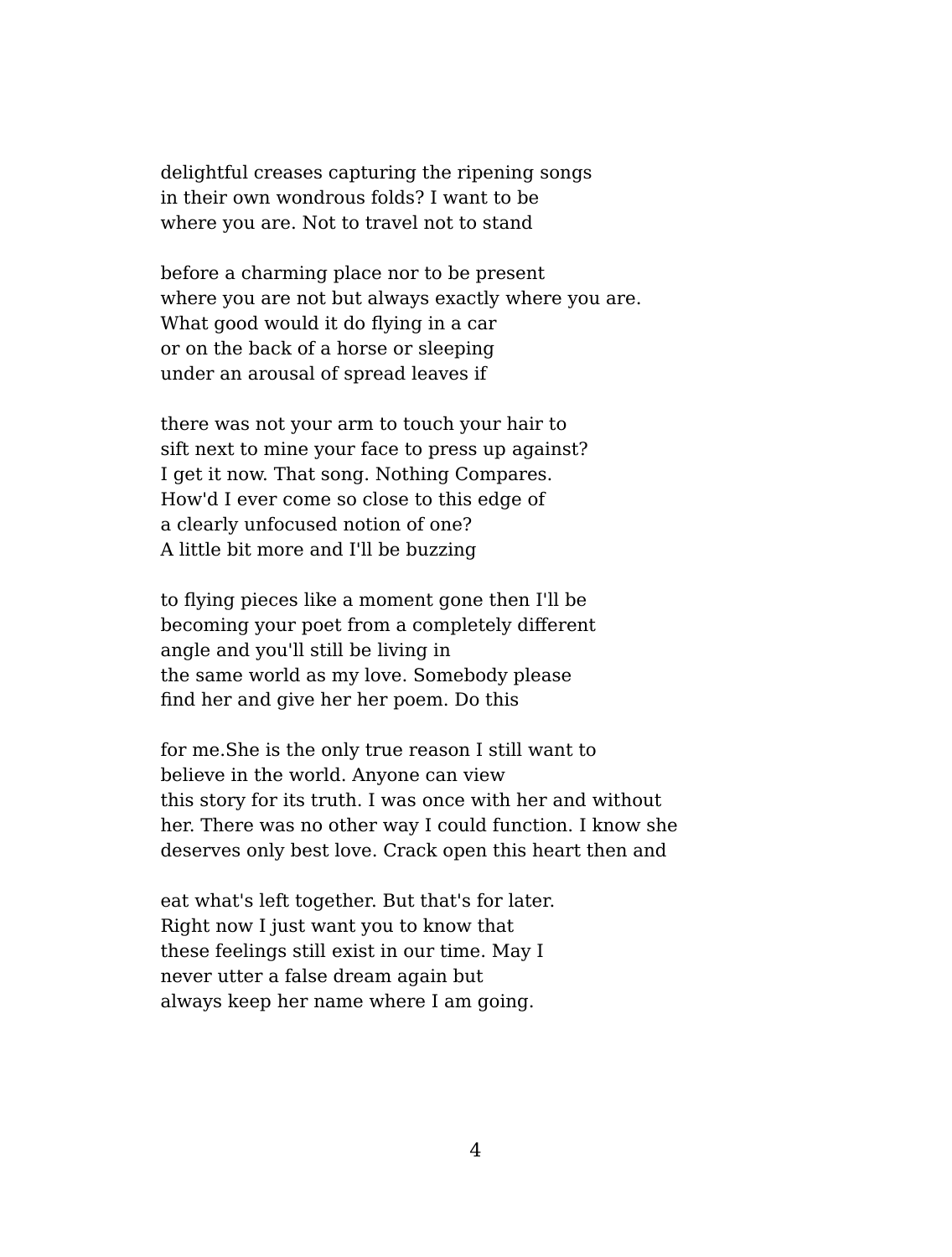Bonus stuff:

Something's in Progress/ The Lonely by Darryl Price

Tomorrow will you not remember so many good and interesting people? But they will probably have affected your life anyway. These words seem like a pretty good idea now, but who knows if they are strong enough to matter when you might really need them for whatever reason you'll need them? I get the feeling I won't be wanting them. But you may. For your own picture of a human being. For your own story to continue. To

simply replace the holes in your heart with. That would be useful. And it's not even what's being said here. It's more about what's being felt. That's our common place of glad origins. A place where we may once more gather and just be our imperfect selves. It's not really a secret, because it's out in the open, but it still might not be able to be heard. You alone make that miracle happen with your own film crew in your own head. It's all in your head.

All I'm doing is inviting a new interpretation along. You might ask, hey, what for? What do you get out of this?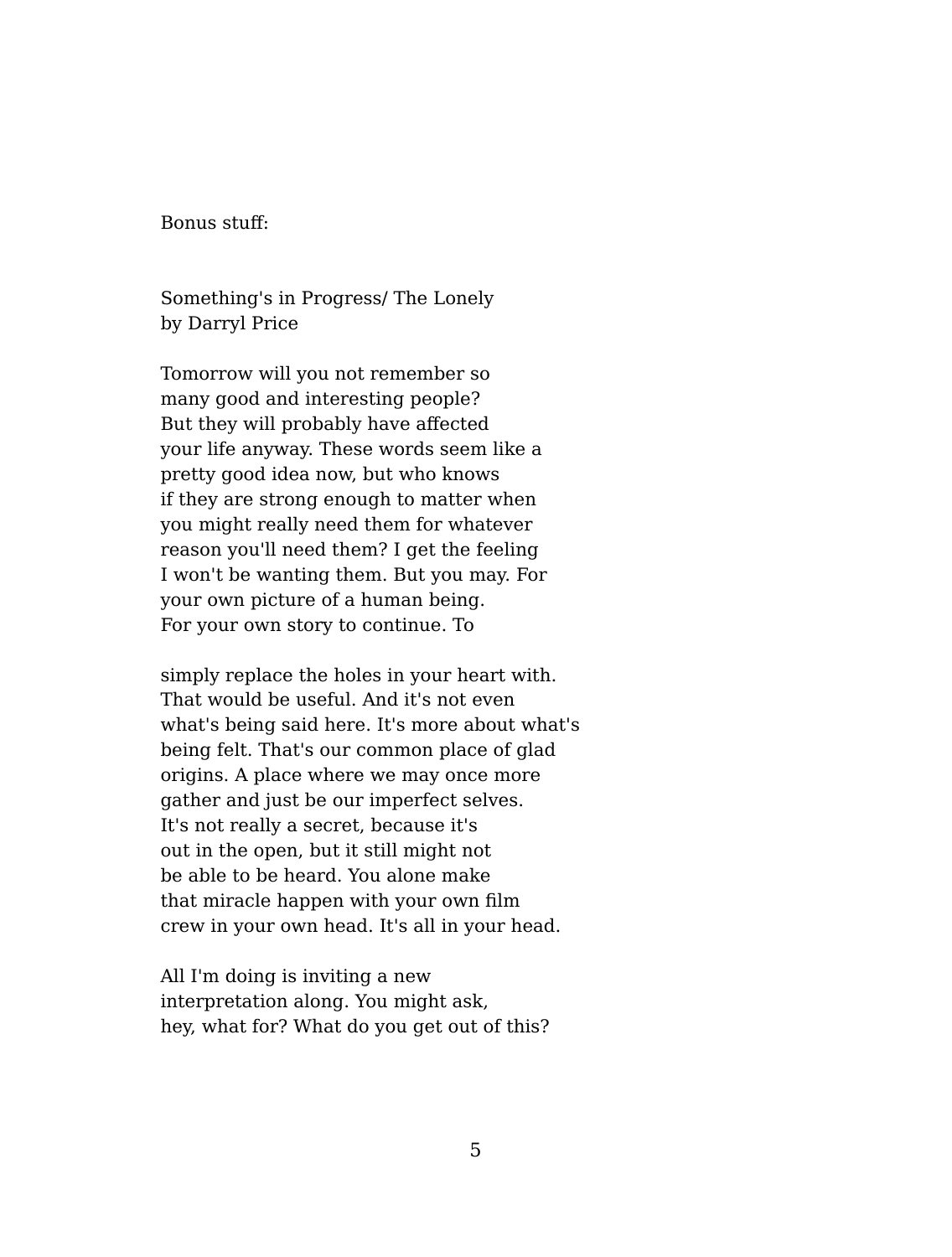The answer is I don't really know much more than you about all this stuff. I think every act of poetry is a pure leap of faith. I guess that's why I like to do it this way. It feels good to believe in something like a mountain you've never seen. I've got a garden in here somewhere. Feel free to visit whenever you wish.

The Lonely by Darryl Price

Where does it go? Flowers used to be all the rage. Now rage is all that's left of those flowers. You slide

away, you slide away, la la la la la. Fear's a misunderstanding I can't subscribe to with

any sane reasoning right now. Hope is a fear that somehow belongs to the lonely. And still you

slide away, slide away, la la la la la, as easily as ancient